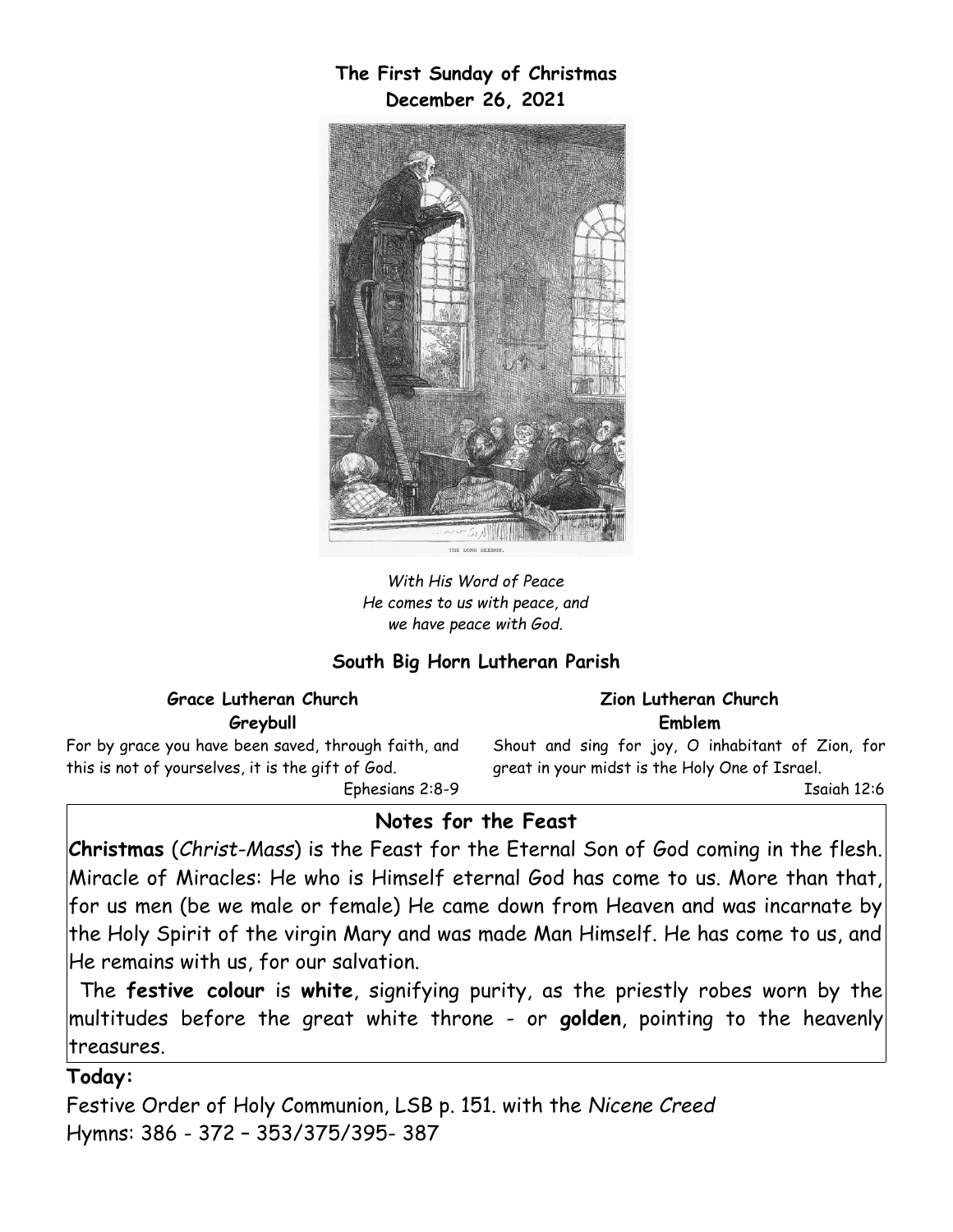# **About Holy Communion**

Holy Scripture teaches that as an expression of unity (Acts 2:42) Christians should share the Sacrament only with those with whom we are united in a common faith. We honour this teaching as our due obedience, and also to guard the uninstructed and those who do not submit to the full counsel of God against spiritual harm (1 Corinthians 11:27–29). As such, only Christians who share our faith and confession and therefore belong to congregations in the fellowship of the Lutheran Church-Missouri Synod will commune in our church. **We sincerely welcome our visitors**; we assure you that we uphold this practice also out of concern for *your* spiritual welfare, and that our Pastor would love to study Scripture with you and help you embrace the full counsel of God, so that we can share the Sacrament in a manner pleasing to God and beneficial for us all.

### **Just so we do not forget:**

I believe that I cannot by my own reason or strength believe in Jesus Christ, my Lord, or come to Him; but the Holy Spirit has called me by the Gospel, enlightened me with His gift, sanctified and kept me in the true faith. In the same way He calls, gathers, enlightens, and sanctifies the whole Christian Church on earth and keeps it with Christ in the one true faith. In this Christian Church He daily and richly forgives all my sins and the sins of all believers. On the last day He will raise me and all the dead, and give eternal life to me, and to all believers in Christ. This is most certainly true.

*Of the Small Catechism*

**This we believe** *– from the Confessions of our Church*

Faith brings the Holy Spirit and produces a new life in hearts. It must also produce spiritual movements in hearts. Therefore, when we have been justified by faith and regenerated, we begin to fear and love God, to pray to Him, to expect aid from Him, to give thanks and praise Him, and to obey Him in times of suffering. We also begin to love our neighbors, because our hearts have spiritual and holy movements.

 *Of the Apology of the Augsburg*

*Confession*

**New Year's Eve Dinner** at Grace at 6 pm., with fish fillets and salmon, sponsored by Thrivent

**New Year's Eve Worship** at Grace at 7 pm. After worship we shall gather again downstairs to toast the new year.

**Epiphany Dinner** with tacos at Grace on Wednesday, January 5, at 6 pm., sponsored by Thrivent. As Epiphany marks the end of Christmas, it would be highly appropriate for you to bring your leftover Christmas goodies and let the rest of us help you get rid of them.

**Epiphany Worship** at Grace on Wednesday, January 5, at 7 pm.